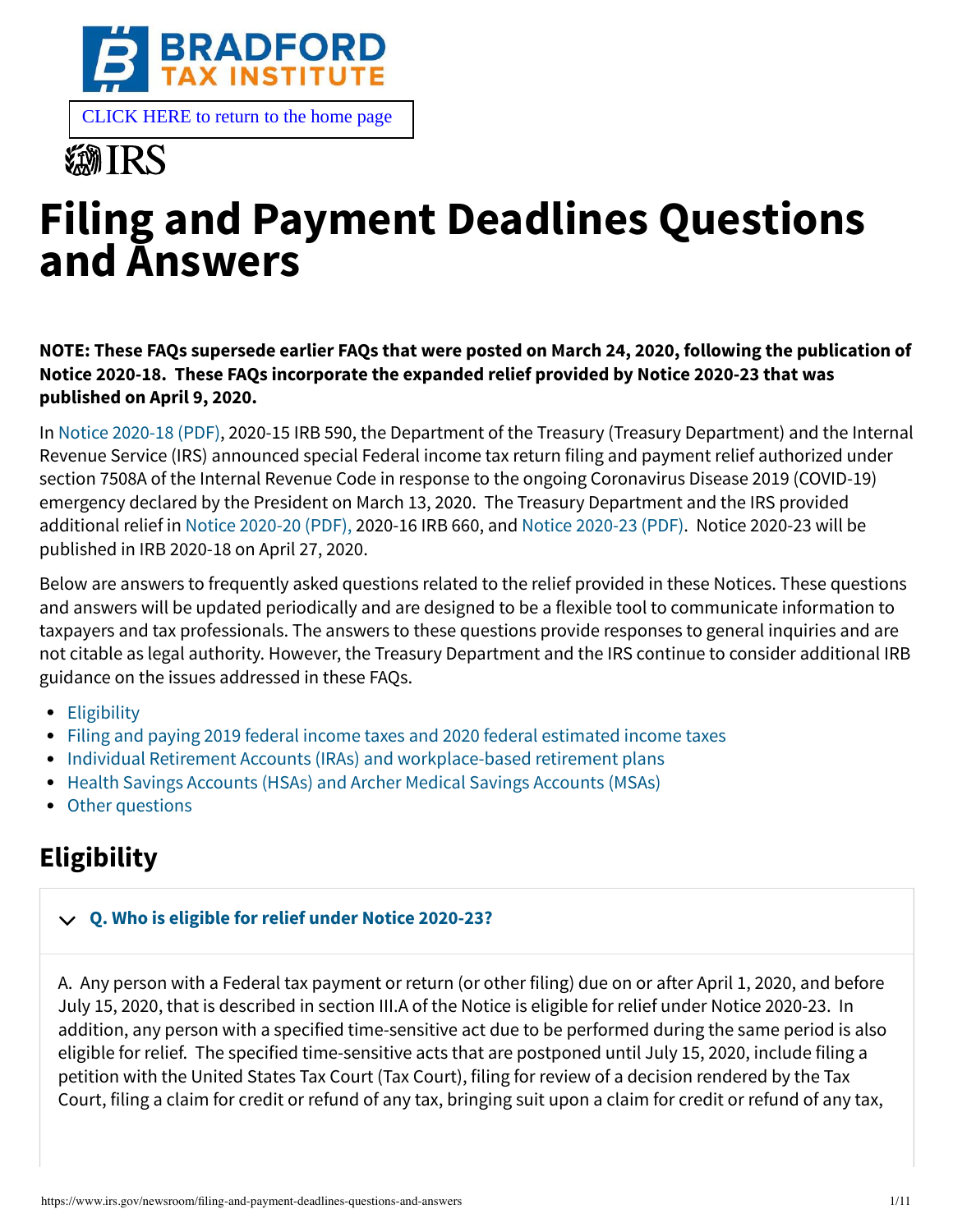and all of the acts listed in [Rev. Proc. 2018-58, 2018-50 IRB 990 \(PDF\)](https://www.irs.gov/pub/irs-irbs/irb18-50.pdf). The term "person" includes any type of taxpayer, such as an individual, a trust, an estate, a corporation, or any type of unincorporated business entity.

#### **[Q. Do I have to actually be sick, or quarantined, or have any other impact from COVID-19 to](#page-1-0) qualify for relief?**

<span id="page-1-0"></span>A. No, you do not have to be sick, or quarantined, or have any other impact from COVID-19 to qualify for relief.

**Q. What are the form numbers of the specific Federal tax returns (and other forms), due on or [after April 1, 2020, and before July 15, 2020, whose filing deadlines have been postponed to July 15,](#page-1-1) under Notice 2020-23?**

<span id="page-1-1"></span>A. Notice 2020-23 identifies the specific form numbers of the returns and other forms whose filing requirements are postponed. The Notice also provides that the postponement of a return filing specified in the Notice also postpones all schedules, returns, and other forms that are either filed as attachments to those returns or are required to be filed by the due date of those returns, including, for example, Schedule H and Schedule SE, as well as Forms 3520, 5471, 5472, 8621, 8858, 8865, and 8938. Additional form numbers are identified in Rev. Proc. 2018-58. If the filing of any form identified in [Rev. Proc. 2018-58 \(PDF\)](https://www.irs.gov/pub/irs-irbs/irb18-50.pdf) is due on or after April 1, 2020, and before July 15, 2020, the Notice postpones that filing requirement to July 15, 2020.

## **[Q. What about my FBAR \(FinCEN Form 114\)? Do I still have to file it on April 15?](#page-1-2)**

<span id="page-1-2"></span>A. No. Since 2017, FinCEN has automatically extended the FBAR filing date to October 15. Requests for this extension are not required. See [FinCEN's announcement.](https://www.fincen.gov/sites/default/files/2020-03/Due_Date_for_FBARs.pdf)

#### **Q. I am a fiscal year filer who filed an extension to file my Federal income tax return for fiscal [year 2019. The extended due date is April 15, 2020. Am I an "Affected Taxpayer" eligible for relief](#page-1-3) under Notice 2020-23?**

<span id="page-1-3"></span>A. Yes. The relief provided in Notice 2020-23 applies to Federal income tax returns and payments and postpones until July 15, 2020, all income tax return filings and payments due on or after April 1, 2020, and before July 15, 2020. If your Federal income tax return is due on April 15, 2020, whether that is the original due date or the due date on extension, your due date is postponed to July 15, 2020.

<span id="page-1-4"></span>**[Q. Are the filing and payment deadlines for businesses, exempt organizations, or other entities](#page-1-4) that have filing due dates on May 15, June 15, or some other date besides April 15 postponed?**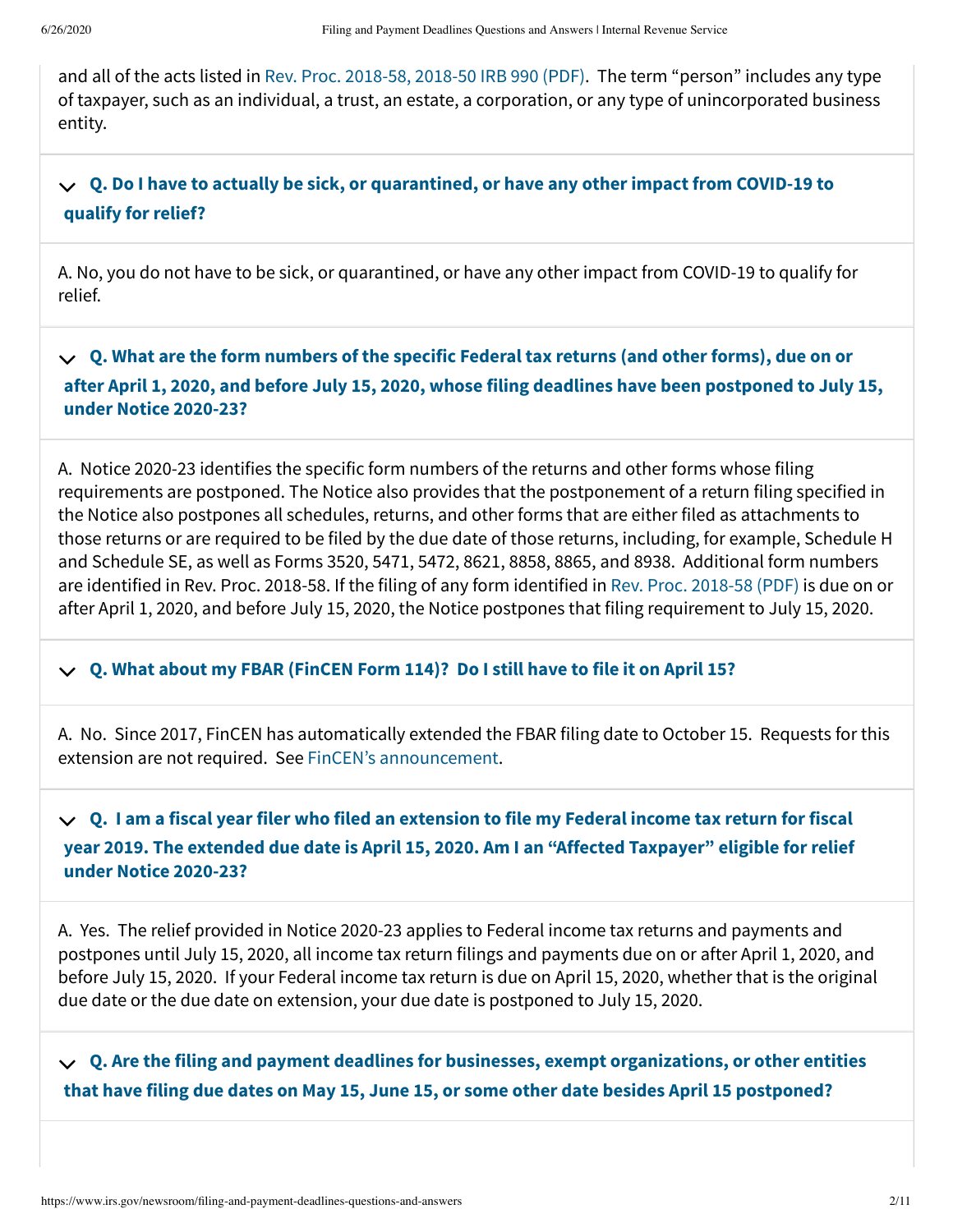A. All Federal income tax return filings and payments due on or after April 1, 2020, and before July 15, 2020, are now due on July 15, 2020.

#### **[Q. Are the filing deadlines for partnerships and S-corporations whose returns were due to be filed](#page-2-0) on March 16, 2020, postponed?**

<span id="page-2-0"></span>A. Notice 2020-23 does not postpone any return filings that were due on March 16, 2020. If a fiscal year partnership or S-corporation has a return due to be filed on or after April 1, 2020, and before July 15, 2020, that filing requirement has been postponed to July 15, 2020. For information about additional relief that [may be available to partnerships in connection with the CARES Act legislation, please see Rev. Proc. 2020-23](https://www.irs.gov/pub/irs-drop/rp-20-23.pdf) (PDF).

#### **[Q. Are the filing and payment deadlines for foreign trusts and estates who file Forms 1040-NR](#page-2-1) postponed?**

<span id="page-2-1"></span>A. Yes. Forms 1040-NR and Federal income tax payments due for foreign trusts and estates on or after April 1, 2020, and before July 15, 2020, are now due on July 15, 2020.

## **[Q. Does the relief provided in Notice 2020-23 apply to payroll tax deposits or payments?](#page-2-2)**

<span id="page-2-2"></span>A9. No. Notice 2020-23 does not address payroll tax deposits or payments, but Notice 2020-23 does provide postponement relief for filing a claim for credit or refund and bringing suit upon a claim for credit or refund for any tax, including payroll taxes. For information about additional relief that may be available to employers in connection with the Families First Coronavirus Response Act and the CARES Act legislation, including relief that allows employers to delay the deposit of certain employment taxes, go to [IRS.gov/coronavirus](https://www.irs.gov/coronavirus-tax-relief-and-economic-impact-payments).

## **[Q. Does the relief provided in Notice 2020-23 apply to excise taxes?](#page-2-3)**

<span id="page-2-3"></span>A. Notice 2020-23 postpones certain excise taxes only. Specifically, the Notice postpones to July 15, 2020, any excise tax payments on investment income and return filings on Form 990-PF, and excise tax payments and return filings on Form 4720, due on or after April 1, 2020, and before July 15, 2020.

## **[Q. Does the relief provided in Notice 2020-23 apply to estate and gift taxes?](#page-2-4)**

<span id="page-2-4"></span>A. Yes. Notice 2020-23 postpones to July 15, 2020, any estate and gift tax return filings and payments due on or after April 1, 2020, and before July 15, 2020. For additional information about relief that may be [available for estate and gift tax return filings and payments under Notice 2020-23, please see COVID-19](https://www.irs.gov/businesses/small-businesses-self-employed/covid-19-relief-for-estate-and-gift) Relief for Estate and Gift.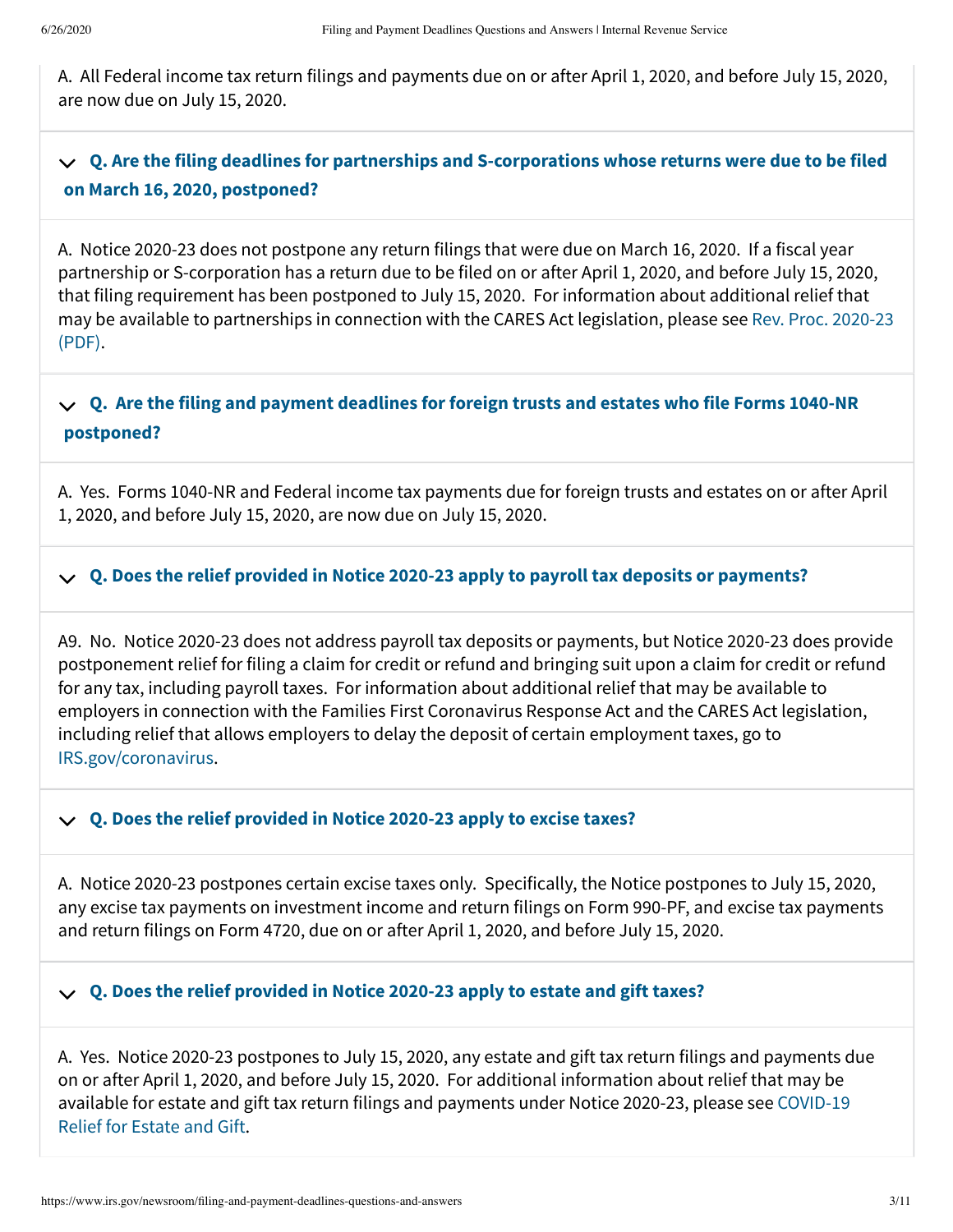## **[Q. Does the relief provided in Notice 2020-23 apply to section 965\(h\) installment payments?](#page-3-1)**

<span id="page-3-1"></span>A. Yes, the relief applies to section 965 installment payments due on or after April 1, 2020, and before July 15, 2020. Those payments are now due on July 15, 2020.

#### **[Q. Does the relief provided in Notice 2020-23 apply to estimated payments for a corporation](#page-3-2) required to make payments under section 59A (Basis Erosion and Anti-Abuse Tax, or BEAT)?**

<span id="page-3-2"></span>A. Yes, for any taxpayer whose Federal income tax return filing deadline has been postponed to July 15, 2020, the due date for Form 8991 and the BEAT payment has also been postponed to July 15, 2020.

## **[Q. Does the relief provided in Notice 2020-23 apply to the filing of information returns?](#page-3-3)**

<span id="page-3-3"></span>A. Only the information returns identified in the Notice or in [Rev. Proc. 2018-58 \(PDF\),](https://www.irs.gov/pub/irs-drop/rp-18-58.pdf) due on or after April 1, 2020, and before July 15, 2020, have been postponed to July 15, 2020. No relief has been granted for any other information returns.

**[Q. Does the relief provided in Notice 2020-23 apply to community health needs assessments](#page-3-4) (CHNAs) and implementation strategies under section 501(r)(3)?**

<span id="page-3-4"></span>A. Yes. Notice 2020-23 postpones certain time-sensitive actions listed in Revenue Procedure 2018-58. Accordingly, Notice 2020-23 postpones until July 15, 2020, any CHNA due to be conducted and any implementation strategy due to be adopted on or after April 1, 2020, and before July 15, 2020.

## <span id="page-3-0"></span>**Filing and paying your 2019 Federal income taxes and your first and second quarter 2020 Federal estimated income taxes**

**[Q. I haven't filed my 2019 income tax return that would have been due on April 15 yet, but I](#page-3-5) expect to file it by July 15. What do I need to do?**

<span id="page-3-5"></span>A. Nothing, except file and pay any tax due with your return by July 15. You don't need to file any additional forms or call the IRS to qualify for this automatic Federal tax filing and payment relief. If you expect a refund, you are encouraged to file your return as soon as you can so that you can receive your refund quicker. Filing electronically with direct deposit is the quickest way to get refunds. If you need more time beyond July 15 to file your return, request an automatic extension of time to file as described next.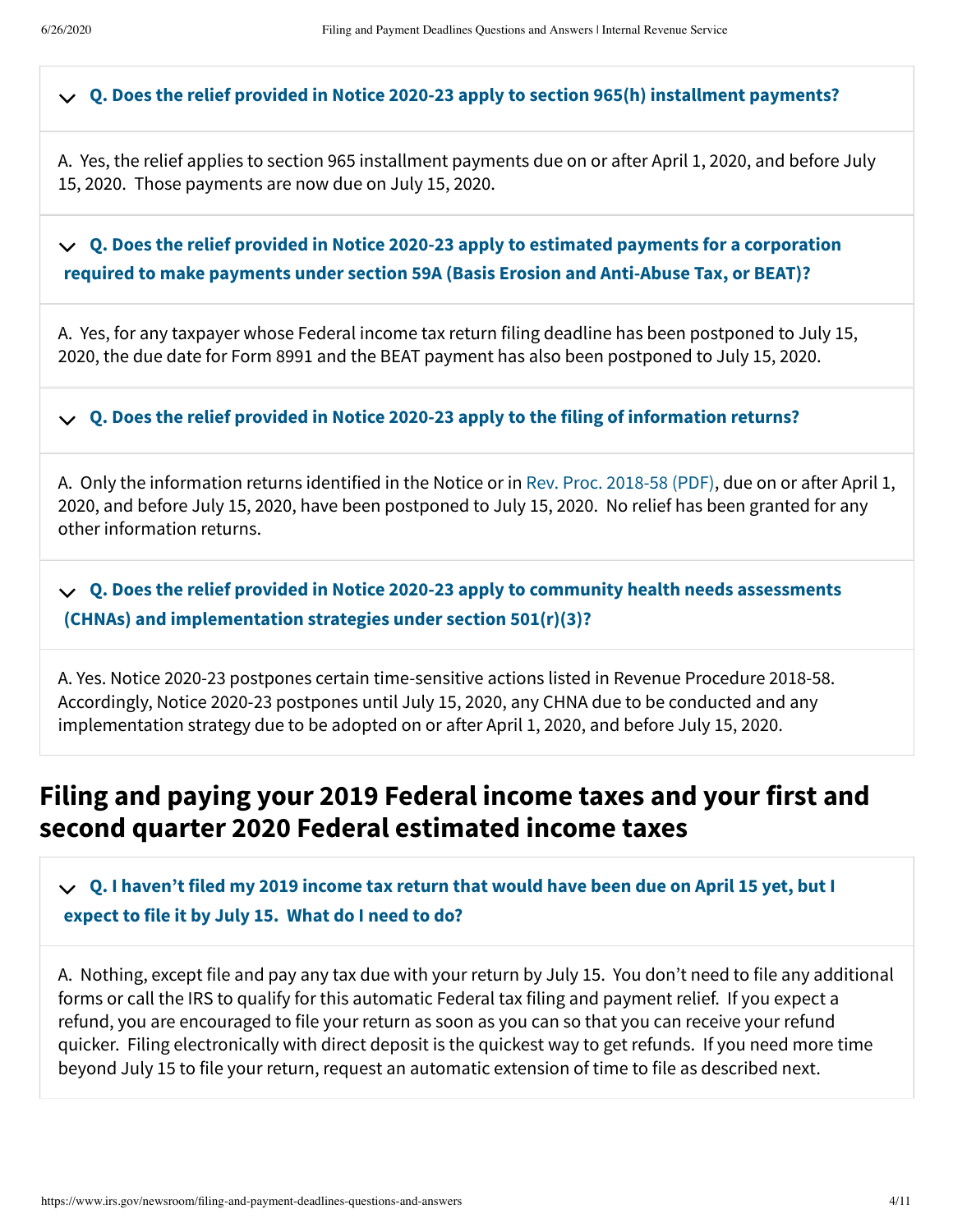#### **[Q. What if I am unable to file my 2019 income tax return that was originally due on April 15, 2020,](#page-4-0) by July 15, 2020?**

<span id="page-4-0"></span>A. If you are an individual, you can request an automatic extension to file your Federal income tax return if you can't file by the July 15 deadline. The easiest and fastest way to request a filing extension is to electronically file Form 4868 through your tax professional, tax software, or using the [Free File.](https://www.irs.gov/filing/free-file-do-your-federal-taxes-for-free) Businesses, including trusts, must file Form 7004 to request an automatic extension.

You must request the automatic extension by July 15, 2020. If you properly estimate your 2019 tax liability using the information available to you and file an extension form by July 15, 2020, your tax return will be due on October 15, 2020. To avoid interest and penalties when filing your tax return after July 15, 2020, pay the tax you estimate as due with your extension request. The extension only gives you additional time to file, it does not give you additional time to pay beyond July 15, 2020. If you do not pay your taxes by July 15, you will be subject to interest and penalties from July 16 until the date of payment.

U.S. citizens and permanent residents with a tax home in a foreign country who need an extension must file Form 2350 by July 15, 2020, if they can't file their 2019 income tax return by the July 15 deadline. They should pay their taxes by July 15 to avoid interest and penalties.

#### **[Q.I already filed for an automatic extension to file my 2019 income tax return, but I haven't paid](#page-4-1) my taxes yet. What do I need to do?**

<span id="page-4-1"></span>A. Pay your taxes in full by July 15 and file your income tax return by October 15 to avoid interest and penalties.

#### **[Q. I already filed my 2019 income tax return that would have been due on April 15 and I owe](#page-4-2) taxes, but I haven't paid yet. What do I need to do to avoid interest and penalties?**

<span id="page-4-2"></span>A. To avoid interest and penalties, pay your taxes in full by July 15, 2020. If you filed Form 1040 or Form 1040-SR, the tax payment amount can be found on line 23. If you filed Form 1040-NR, the tax payment amount can be found on line 75. For a corporation filing a Form 1120, the tax payment amount can be found on line 35. For an exempt organization required to file Form 990-T, the tax payment amount can be found on line 54.

If you do not pay your taxes by July 15, 2020 you will be subject to interest and penalties from July 16, 2020 until the date of payment.

#### **Q. I already filed my 2019 income tax return that would have been due on April 15 and scheduled [a payment of taxes for April 15, 2020. Will this payment be automatically rescheduled to July 15,](#page-4-3) 2020?**

<span id="page-4-3"></span>A. No. If you did not cancel the payment, then it was made on April 15, 2020.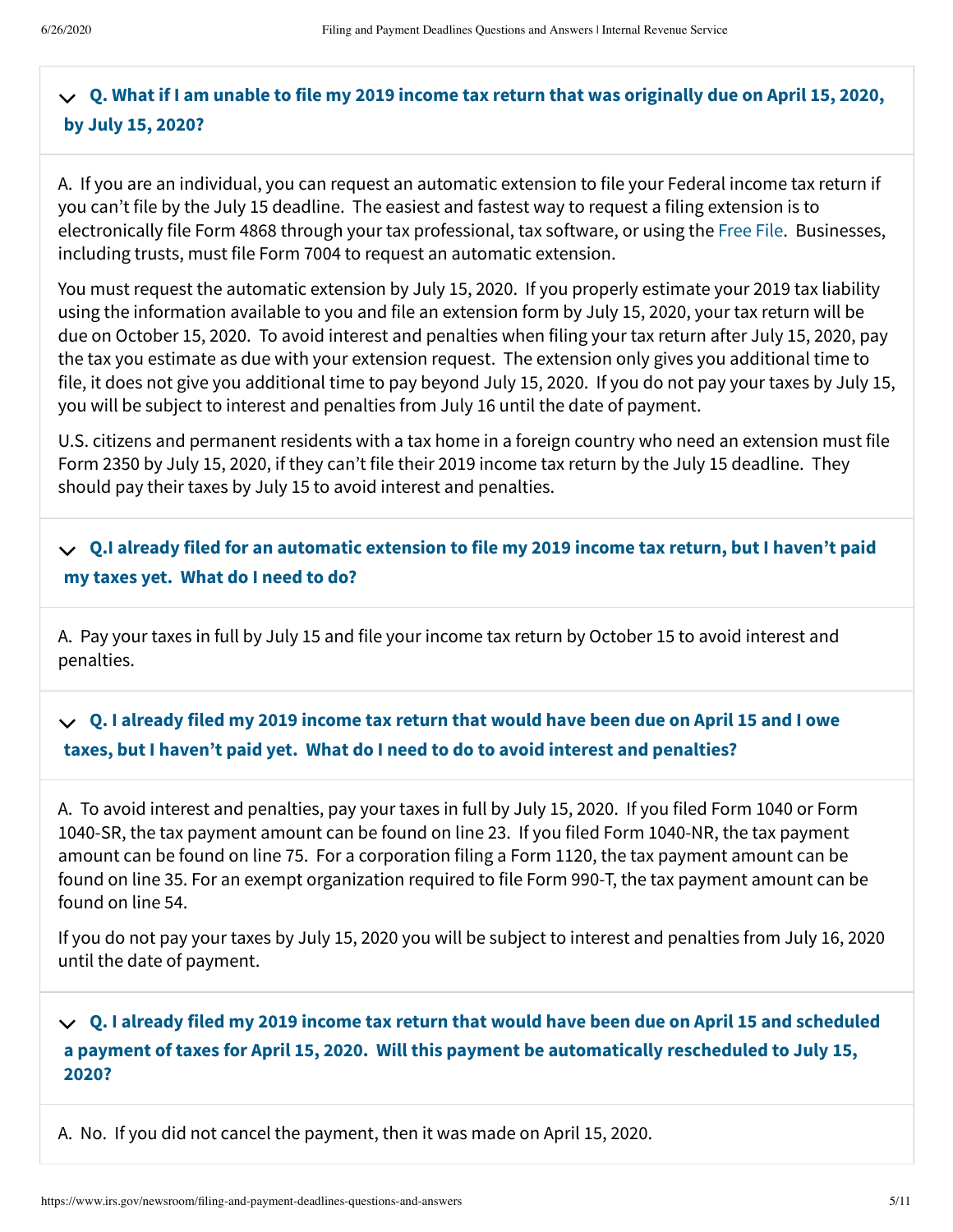## **[Q. Does this relief apply to state tax filing and payment deadlines?](#page-5-1)**

<span id="page-5-1"></span>A. No, this relief applies only to certain Federal tax filing and payment deadlines. State filing and payment deadlines vary and are not always the same as the Federal filing and payment deadline. We urge you to check with your state tax agencies for those details. More information is available at <https://www.taxadmin.org/state-tax-agencies>.

## **[Q. How and when do I pay my first and second quarter 2020 estimated income taxes?](#page-5-2)**

<span id="page-5-2"></span>A. [Notice 2020-23](https://www.irs.gov/pub/irs-drop/n-20-23.pdf) postpones to July 15, 2020, all estimated income tax payments due on or after April 1, 2020, and before July 15, 2020. As a result, first quarter 2020 estimated income tax payments due April 15, 2020, and second quarter 2020 estimated income tax payments due June 15, 2020, have both been postponed to July 15, 2020. Make a single payment in an amount sufficient to cover both your first and second quarter estimated tax payments on or before July 15, 2020.

## <span id="page-5-0"></span>**Individual Retirement Accounts (IRAs) and workplace-based retirement plans**

## **[Q. Does this relief provide me more time to contribute money to my IRA for 2019?](#page-5-3)**

<span id="page-5-3"></span>A. Yes. Contributions may be made to your IRA, for a particular year, at any time during the year or by the due date for filing your return for that year. Because the due date for filing Federal income tax returns has been postponed to July 15, the deadline for making contributions to your IRA for 2019 is also extended to [July 15, 2020. For more details on IRA contributions, see Publication 590-A, Contributions to Individual](https://www.irs.gov/publications/p590a) Retirement Arrangements (IRAs).

**[Q. If I owe the 10% additional tax on amounts includible in gross income from a distribution that I](#page-5-4) took from my IRA or workplace-based retirement plan in 2019, is the due date for paying that additional tax also extended to July 15, 2020 on account of this relief?**

<span id="page-5-4"></span>A. Yes. Because the 10% additional tax is calculated, reported, and paid at the same time as the income tax owed on the amounts includible in gross income on the distribution, the reporting and payment of the 10% additional tax also has been extended to July 15, 2020 as a result of this relief.

<span id="page-5-5"></span>**Q. For employers with a Federal income tax return due date of April 15, 2020, is the end of the [grace period under section 404\(a\)\(6\) to make contributions to their qualified retirement plans on](#page-5-5) account of 2019 also July 15, 2020 as a result of this relief?**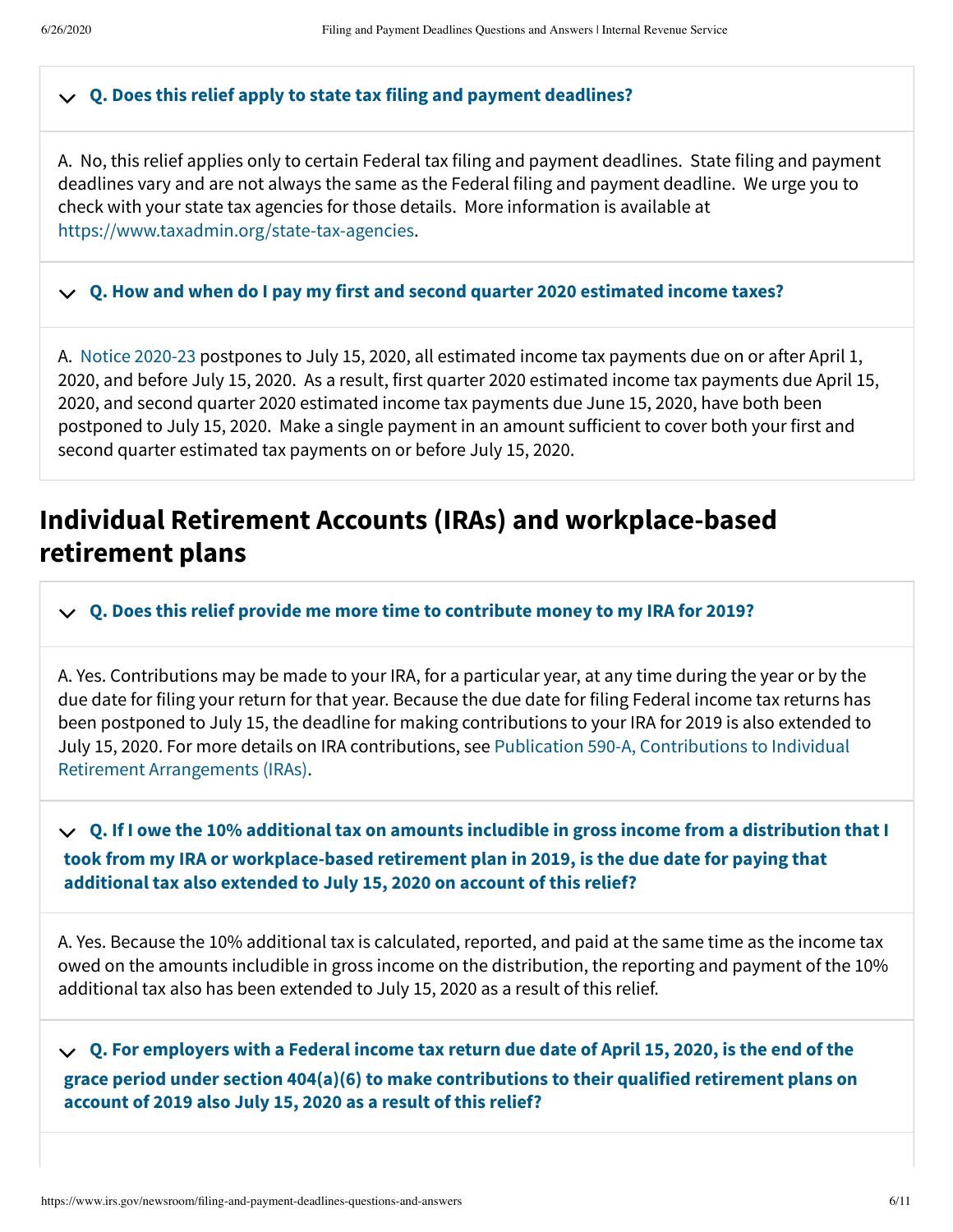A. Yes. Because these employers are Affected Taxpayers under Notice 2020-18 for whom the due date for filing Federal income tax returns and making Federal income tax payments that would be due April 15, 2020, is now July 15, 2020, the end of the grace period for these employers is also July 15, 2020 as a result of this relief. So, for example, if an employer is a corporation with an April 15, 2020 due date for filing its Form 1120, then the grace period under section 404(a)(6) for the employer to make contributions to its workplace-based retirement plans that are treated as made on account of 2019 ends on July 15, 2020.

**[Q. I made an excess contribution to my IRA in 2019. Can I avoid the 6% excise tax if I withdraw](#page-6-1) the excess (and income on the excess amount) by July 15, 2020?**

<span id="page-6-1"></span>A. Yes, provided you didn't (or don't) take a deduction for the excess contribution when you file your tax return. Also, if you file your return by July 15, 2020, and don't withdraw the excess by that date, you can still avoid the excise tax if you withdraw the excess (and income on the excess amount) by October 15, 2020. See [Publication 590-A, Contributions to Individual Retirement Arrangements \(IRAs\),](https://www.irs.gov/forms-pubs/about-publication-590-a) for details.

 $\boldsymbol{\lor} \ \ \boldsymbol{\mathsf{Q}}$ . What is the due date for rolling over all or any portion of a qualified plan loan offset that **occurred in 2019 to an eligible retirement plan?**

<span id="page-6-2"></span>A. If you file your tax return by July 15, 2020 (the postponed tax return deadline granted in Notice 2020-18), you will have until October 15, 2020, to roll over all or any portion of a qualified plan loan offset to an eligible retirement plan. Notice 2020-18 did not extend this October 15, 2020, rollover deadline.

# <span id="page-6-0"></span>**Health Savings Accounts (HSAs) and Archer Medical Savings Accounts (MSAs)**

**[Q. Does this relief provide me more time to contribute money to my HSA or Archer MSA for 2019?](#page-6-3)**

<span id="page-6-3"></span>A. Yes. Contributions may be made to your HSA or Archer MSA, for a particular year, at any time during the year or by the due date for filing your return for that year. Because the due date for filing Federal income tax returns is now July 15, 2020, under this relief, you may make contributions to your HSA or Archer MSA for [2019 at any time up to July 15, 2020. For more details on HSA or Archer MSA contributions, see Publication](https://www.irs.gov/publications/p969) 969, Health Savings Accounts and other Tax-Favored Health Plans.

#### **[Q. I made an excess contribution to my HSA in 2019. Can I avoid the 6% excise tax if I withdraw](#page-6-4) the excess amount (and income on the excess amount) by July 15, 2020?**

<span id="page-6-4"></span>A. Yes, provided that you didn't make the contributions to the HSA through a salary reduction or similar arrangement with your employer, and you didn't (or don't) take a deduction for the excess contribution when you file your tax return. Also, if you file your return by July 15, 2020, and don't withdraw those excess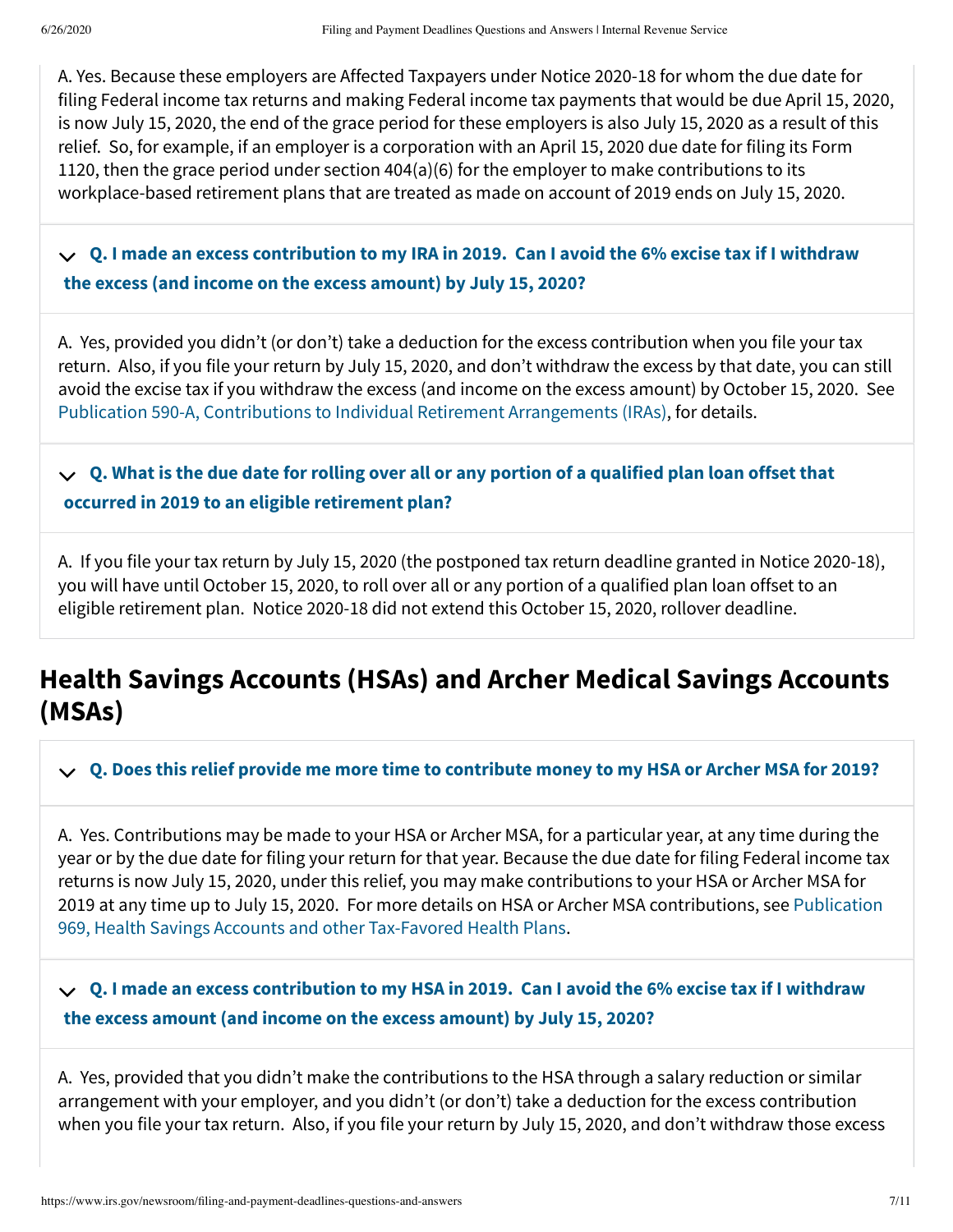contributions by that date, you can still avoid the excise tax if you withdraw the excess (and income on the excess amount) by October 15, 2020

# <span id="page-7-0"></span>**Other questions**

**[Q. I want to file a claim for a refund for 2016, which must be filed by April 15, 2020 to be timely.](#page-7-1) Does this relief give me more time to claim my 2016 refund?**

<span id="page-7-1"></span>A. Yes. Notice 2020-23 postpones the deadline for filing that claim for refund for 2016, from April 15, 2020, to July 15, 2020.

**Q. I received a Notice of Deficiency from the IRS. The Notice of Deficiency is dated March 3, 2020. [Normally, I would have 90 days from that date to file a petition in the Tax Court. Has my time to file](#page-7-2) a Tax Court petition been postponed?**

<span id="page-7-2"></span>A. Yes. Under the relief provided in Notice 2020-23, if the due date for filing your Tax Court petition falls on or after April 1, 2020, and before July 15, 2020, that due date has been postponed to July 15, 2020. Your Notice of Deficiency dated March 3, 2020, would ordinarily require you to file a Tax Court petition by June 1, 2020. Under Notice 2020-23, the due date is postponed, not tolled or suspended. Therefore, your due date for filing a Tax Court petition is postponed to July 15, 2020.

If you have mailed your petition to the court and it is postmarked on or before July 15, 2020, it will be timely. If the petition postmark is after July 15, 2020, your petition will be untimely. If you timely mailed your petition to the court and it was returned by the US Postal Service or designated private delivery services approved by the IRS in [Notice 2016-30 \(PDF\),](https://www.irs.gov/pub/irs-drop/n-16-30.pdf) please retain a copy of the original timely postmarked envelope or receipt from the designated private delivery service and resend the original envelope or designated private delivery service receipt to the court with your re-sent petition. If the re-sent envelope is postmarked or received by a designated private delivery service prior to or on July 15, 2020, your petition will be timely. If you do not retain the proof of original mailing or designated private delivery service receipt and your re-sent petition is postmarked or sent by designated private delivery service after July 15, 2020, the court will have no basis to determine that your petition was timely and will dismiss your case.

**Q. How does this notice operate with the Tax Court case of Guralnik v. Commissioner, 146 T.C. 230 (2016), which applied Federal Rule of Civil Procedure 6(a)(3)(A) to provide additional time for the [filing of a petition when the clerk's office was closed due to a snow emergency? Does the taxpayer](#page-7-3) get the benefit of both periods? (added April 27, 2020)**

<span id="page-7-3"></span>A. Yes, a taxpayer will get the benefit of both periods. For example, if the last day for filing a petition fell on March 19, 2020, the date that the Tax Court closed, the taxpayer will get the benefit of [Guralnik](https://www.ustaxcourt.gov/UstcInOp/OpinionViewer.aspx?ID=10810) from March 19, 2020 and the benefit of this notice from April 1, 2020 until July 15, 2020. If the court were to reopen before the expiration of the notice postponement period, the taxpayer will get the benefit of the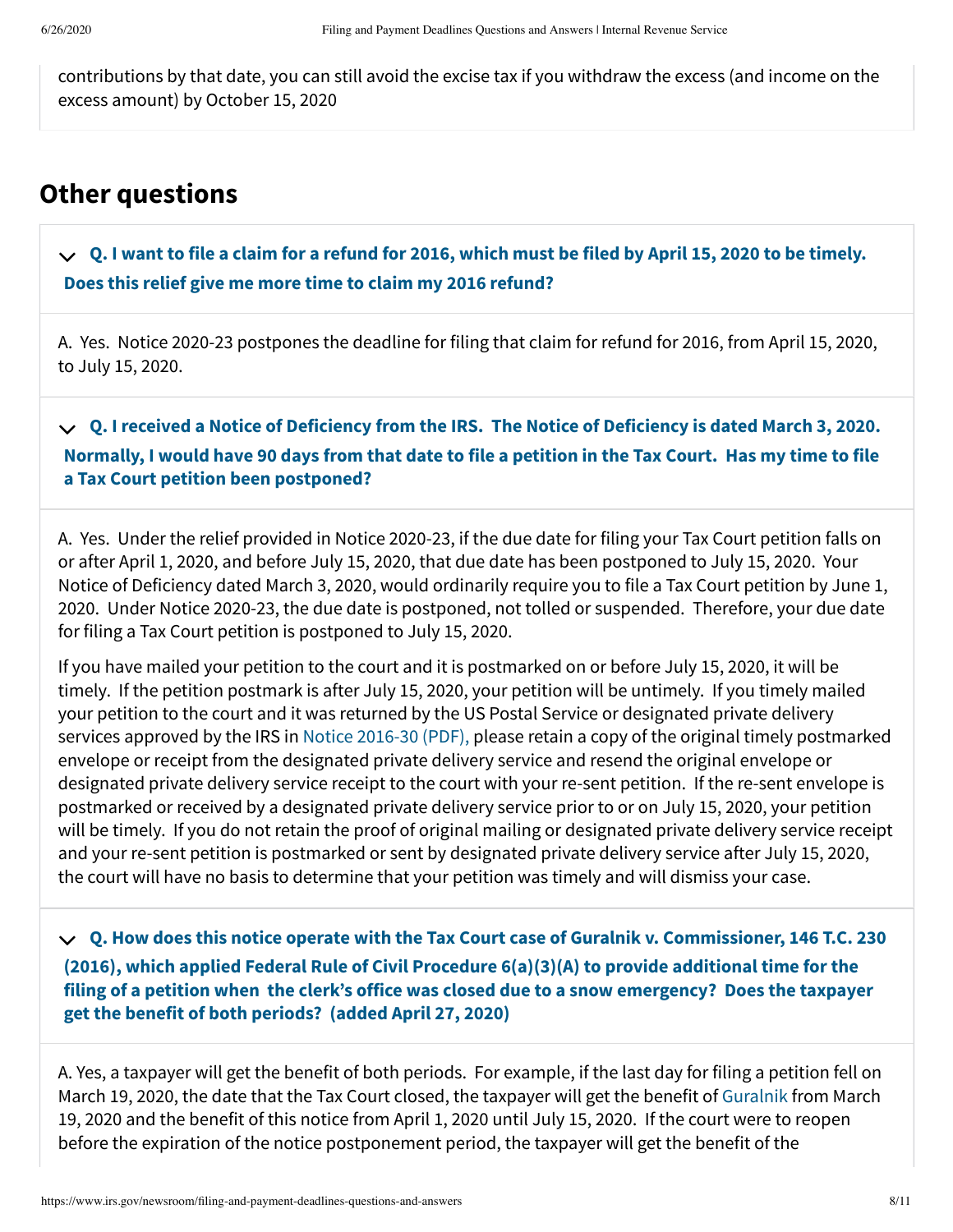postponement until July 15, 2020. If the court reopens after the notice postponement period (that is, after July 15, 2020), the due date for the taxpayer's petition is extended to the Tax Court's reopening date under [Guralnik](https://www.ustaxcourt.gov/UstcInOp/OpinionViewer.aspx?ID=10810) and the relief under Notice 2020-23 does not apply.

**Q. I received a Notice of Intent to Levy and Notice of Your Right to a Hearing from the IRS. The Notice is dated March 16, 2020. Normally, I would have 30 days to request an administrative [Collection Due Process \(CDP\) hearing with the IRS Independent Office of Appeals. Has my time to](#page-8-0) request an administrative CDP hearing been postponed?**

<span id="page-8-0"></span>A. Yes. Under the relief provided in Notice 2020-23, if the due date for requesting an administrative CDP hearing falls on or after April 1, 2020, and before July 15, 2020, that due date has been postponed to July 15, 2020. Your Notice dated March 16, 2020, would ordinarily require you to request an administrative CDP hearing by April 16, 2020. Under Notice 2020-23, your due date for requesting an administrative CDP hearing is postponed to July 15, 2020.

**Q. I had a CDP administrative hearing, and I have now received the IRS's Notice of Determination, stating that the IRS plans to proceed with the proposed levy. The Notice of Determination is dated March 16, 2020. Normally, I would have 30 days to appeal the IRS's [determination by filing a petition in the Tax Court. Has my time to file a petition for a CDP appeal in](#page-8-1) the Tax Court been postponed?**

<span id="page-8-1"></span>A. Yes. Under the relief provided in Notice 2020-23, if the due date for filing your Tax Court petition falls on or after April 1, 2020 and before July 15, 2020, that due date has been postponed to July 15, 2020. Your Notice of Determination from the IRS dated March 16, 2020, would ordinarily require you to file a Tax Court petition by April 15, 2020. Under Notice 2020-23, your due date for filing a Tax Court petition is postponed to July 15, 2020. For more information about timely mailing your Tax Court petition, see the answer to question above.

**Q. I am not eligible for a Social Security Number (SSN) and would like to claim the child tax credit [\(CTC\) or the additional child tax credit \(ACTC\) for my qualifying child who has an SSN. I understand](#page-8-2) that I am required to have an Individual Taxpayer Identification Number (ITIN) issued on or before the due date of my 2019 tax return in order to claim these credits. If I apply for my ITIN by July 15, 2020, will my ITIN be considered to have been issued in time to claim these credits?**

<span id="page-8-2"></span>A. Yes. If you file your ITIN application with your 2019 tax return by July 15, 2020, and the IRS issues you an ITIN as a result of the application, the IRS will consider your ITIN to have been issued on or before the due date of your return.

**Q. My spouse and I are not eligible for SSNs. We would like to claim the American Opportunity [Tax Credit \(AOTC\) for qualified education expenses that we paid for my spouse on our joint 2019 tax](#page-9-0) return. In order to claim the AOTC, my spouse and I must have valid Individual Taxpayer Identification Numbers (ITINs) issued on or before the due date of our return. If we apply for our**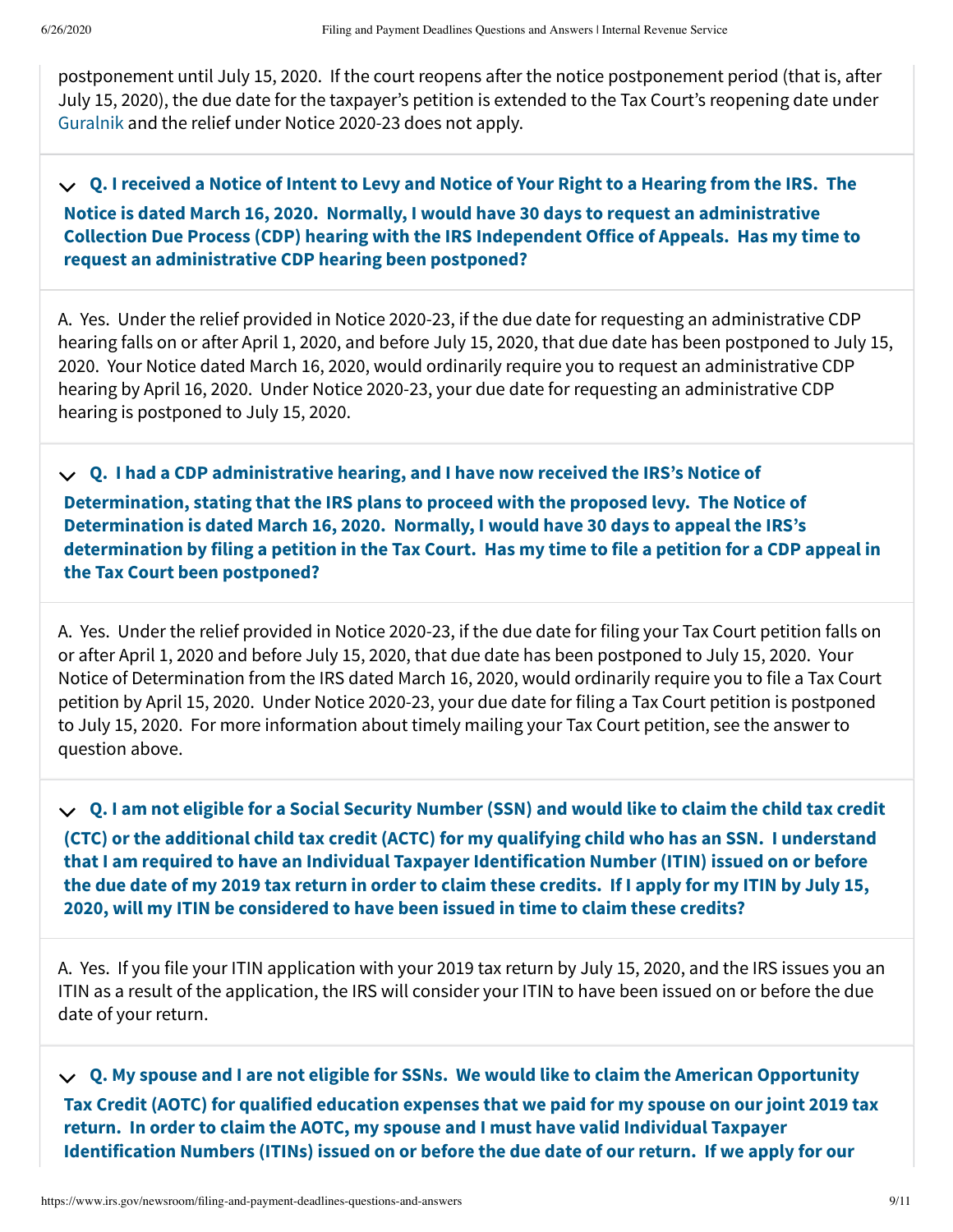#### **[ITINs by July 15, 2020, will our ITINs be considered to have been issued in time to claim these](#page-9-0) credits?**

<span id="page-9-0"></span>A. Yes. If you file your ITIN application with your 2019 tax return by July 15, 2020, and the IRS issues you an ITIN as a result of the application, the IRS will consider your ITIN to have been issued on or before the due date of your return.

#### **[Q. Does this relief postpone the time for filing Form 4466, Corporation Application for Quick](#page-9-1) Refund of Overpayment of Estimated Tax?**

<span id="page-9-1"></span>A. Yes. [Notice 2020-23 \(PDF\)](https://www.irs.gov/pub/irs-drop/n-20-23.pdf) postpones to July 15, 2020, the time for filing any Form 4466 due on or after April 1, 2020, and before July 15, 2020. For more information on Form 4466, please see the explanation provided in [Rev. Proc. 2018-58 \(PDF\).](https://www.irs.gov/pub/irs-irbs/irb18-50.pdf)

**[Q. Does this relief postpone the time for filing Form 1139, Corporation Application for Tentative](#page-9-2) Refund?**

<span id="page-9-2"></span>A. Yes. Notice 2020-23 postpones to July 15, 2020, the time for filing any Form 1139 due on or after April 1, 2020, and before July 15, 2020. For more information on Form 1139, please see the explanation provided in [Rev. Proc. 2018-58 \(PDF\)](https://www.irs.gov/pub/irs-irbs/irb18-50.pdf) and [recent developments about Form 1139](https://www.irs.gov/forms-pubs/about-form-1139). For additional relief for the filing of applications for tentative carryback adjustments with respect to the carryback of an NOL that arose in any [taxable year that began during calendar year 2018 and that ended on or before June 30, 2019, see Notice](https://www.irs.gov/pub/irs-drop/n-20-26.pdf) 2020-26 (PDF).

## **[Q. Does this relief postpone the time for filing Form 8832, Entity Classification Election?](#page-9-3)**

<span id="page-9-3"></span>A. Yes. Notice 2020-23 postpones to July 15, 2020, the time for filing any Form 8832 due on or after April 1, 2020, and before July 15, 2020. In general, an election specifying an eligible entity's classification made on Form 8832 cannot take effect more than 75 days prior to the date the election is filed. If the last day of the 75-day period after the intended effective date of an entity classification is on or after April 1 and before July 15, an entity classification election filed by July 15 can be made with that intended effective date as specified on Form 8832. For example, if a taxpayer wants to change its entity classification effective February 1, 2020, it would normally have until April 16, 2020 to file Form 8832.

#### **[Q. I failed to make the required installments of estimated tax in the required amounts during](#page-9-4) 2019 for my 2019 taxable year. Does this relief apply to an estimated tax penalty for 2019?**

<span id="page-9-4"></span>A. No, the relief does not change the estimated tax requirements or estimated tax penalty for 2019. Relief from the penalty may be available under the normal rules. See [Form 2210](https://www.irs.gov/forms-pubs/about-form-2210) (for individuals) or [Form 2220 \(](https://www.irs.gov/forms-pubs/about-form-2220)for corporations) and the instructions for either form for details.